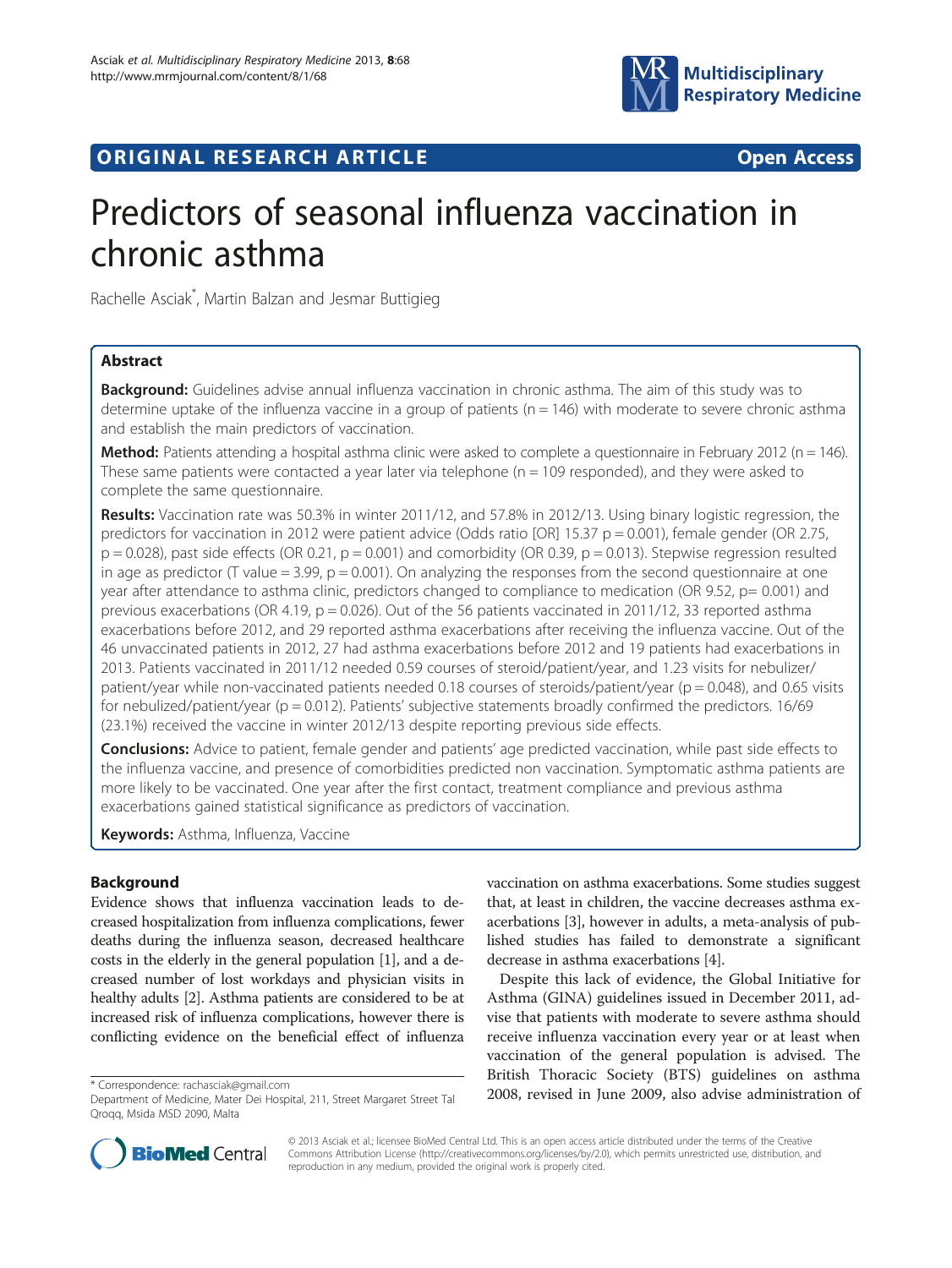the influenza vaccine independent of any considerations related to asthma. The Advisory Committee on Immunization Practices (ACIP) recommends annual influenza vaccination for adults and children with chronic disorders of the pulmonary or cardiovascular systems, including asthma.

This study was performed at Mater Dei Hospital, the University hospital of Malta (population c. 411,277). At this hospital the asthma clinics are run by Consultant Respiratory physicians, who together with specialist trainees in respiratory medicine and general medicine, see to patients attending these clinics. The clinics are run with the help of a nurse. Many asthma patients are followed up in the community, however most of the more severe cases are referred to the asthma clinic for follow up.

The aim of this study was to determine the uptake of the influenza vaccine in a group of patients with moderate to severe chronic asthma and to try to establish the main predictors of vaccination.

### Method

Between  $17<sup>th</sup>$  January and  $18<sup>th</sup>$  February 2012, adult patients with chronic asthma attending a hospital asthma clinic were asked to fill in a standardized questionnaire, with a Maltese and English version available according to patients' preference. Data collected included age, gender, asthma control, whether patients had been advised to receive the influenza vaccine or not, and if so by whom. Questions included information on previous vaccination and side effects to the vaccine, whether the patient had received the vaccine this year or not, and the reasons behind his/her decision. Patients were also asked about comorbidities such as chronic kidney disease, for which guidelines also advise influenza vaccination. Asthma control was assessed by frequency of salbutamol use or reliever medication, the need for systemic steroids or nebulized treatment, and hospitalization over the past 12 months. After patients had filled in the questionnaire, participants received advice on the importance of influenza vaccination in asthma patients.

The following year, in February 2013, the same patients were contacted by telephone and the same questionnaire was used, in order to follow up and compare results with the previous year. At least two attempts were made to contact each patient.

Patients were considered to have well-controlled asthma if they rarely or never required their reliever salbutamol inhaler, and did not need hospitalization, oral steroids or nebulized treatment over the previous year. They were considered to have poorly controlled asthma if they used salbutamol several times daily and/or needed hospitalization, oral steroids and nebulized treatment during the previous year.

Compliance was assessed by asking patients how often they forgot to take their medication. Those who never or rarely forgot to take their asthma treatment were defined as compliant, while patients who forgot to take their treatment more than once a week or on a daily basis were defined as being non-compliant. Patients with incomplete questionnaires were excluded from the study.

### Statistical analysis

The data collected was analyzed using Microsoft Office Access® and Excel®. Categorical data was summarized using percentages, and Fisher's two-tailed exact test was used for categorical values. Binary logistic regression and Stepwise regression was determined using Minitab 16 software.  $P < 0.05$  was considered to be statistically significant.

# Consent

Authorization to perform this study was obtained from the hospital's data protection officer. Data protection approval was deemed sufficient from an ethical point of view. Consent was obtained from all the Consultant Respiratory physicians in the hospital to interview asthma patients under their care. Consent to perform the questionnaires was obtained from all patients.

# Results

A total of 146 patients (103 females, 43 males, mean age 47.9 years SD 19.3) suffering from chronic asthma were studied. Out of these patients, 80 individuals (63 females and 17 males) received the influenza vaccine during the winter of 2011/12. This is a 50.3% vaccination rate after correcting for gender.

109 patients (78 female, 31 male; mean age 53.6, SD 18.0) responded to the second questionnaire the following year, and vaccination rate rose to 57.8% (M 45.2%, F 70.5%) after correcting for gender.

Table [1](#page-2-0) shows the characteristics of the original 146 patients by gender. The mean age for those taking the vaccine was 55.06 years, while the mean age for those not taking the vaccine was 42.77 years ( $p = 0.0002$ ). 86.2% of the patients had been advised to take the vaccine. 62.4% of the patients who were advised to take the vaccine were vaccinated in winter 2011/12, while only 10% of those not advised were vaccinated that winter  $(p = < 0.0001)$ .

In Table [2,](#page-2-0) binary logistic regression and stepwise regression show patient advice and female gender as predictors for taking the vaccine, while comorbidity and a history of previous side effects to the vaccine are shown to be the main negative predictors for vaccination. Figure [1](#page-3-0) shows the reasons asthma patients gave for taking the influenza vaccine that winter. Figure [2](#page-3-0) shows the reasons given by the patients for not taking the vaccine (patients were given the option of choosing more than one reason).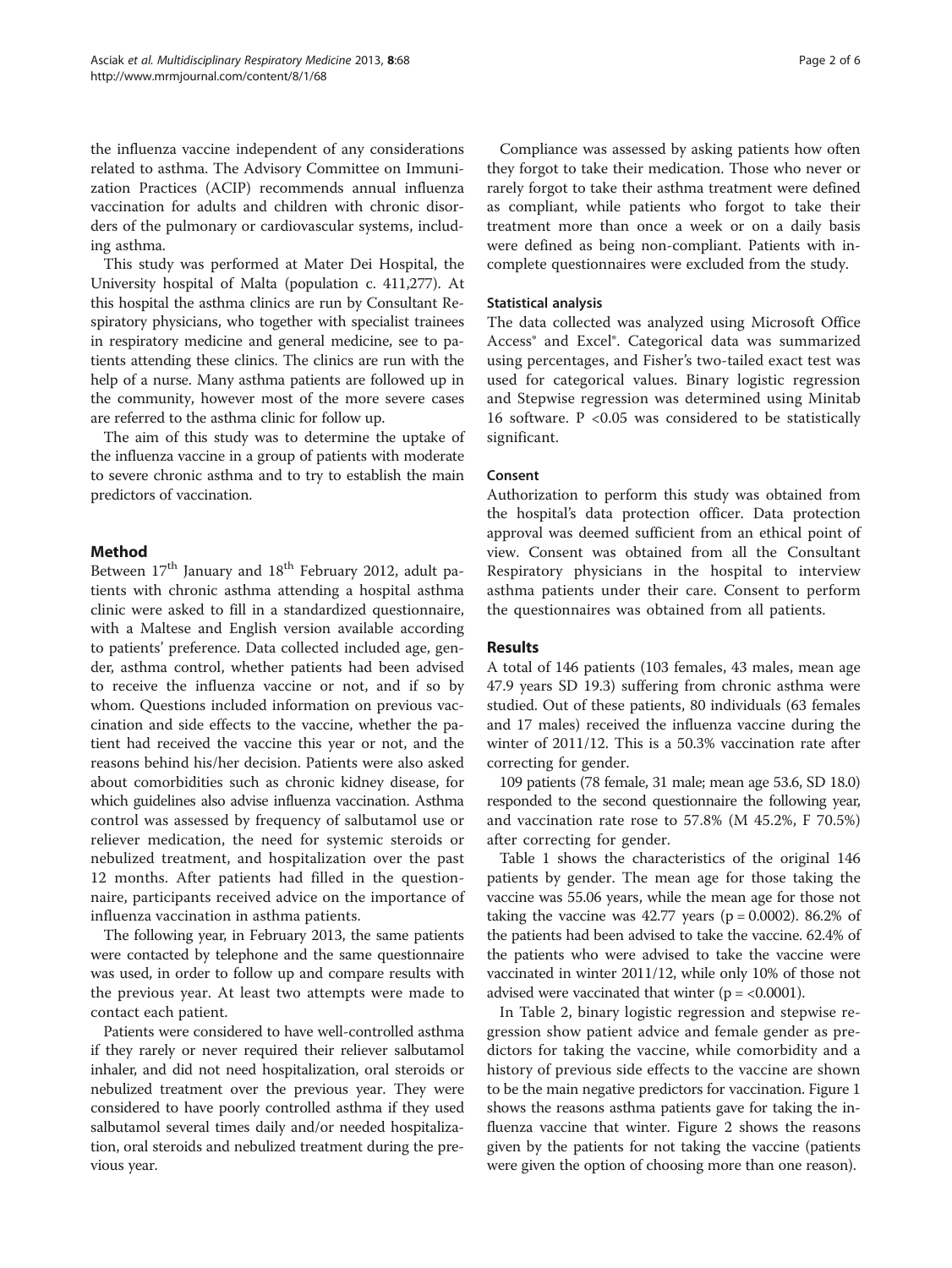<span id="page-2-0"></span>Table 1 Characteristics of patients by gender in the 2011/12 questionnaire

| Descriptor                     | Male<br>$(n=43)$ | Female<br>$(n=103)$ | Averaged<br>rate |
|--------------------------------|------------------|---------------------|------------------|
| Mean age                       | 47.95            | 50.41               |                  |
| Years of asthma                | 18.34            | 15.44               |                  |
| Life-time non-smokers          | 65.12%           | 79.61%              | 72.36%           |
| <b>Fx smoker</b>               | 27.91%           | 16.50%              | 22.21%           |
| Current smoker                 | 6.98%            | 3.88%               | 5.43%            |
| Reliever use                   |                  |                     |                  |
| Never                          | 41.86%           | 42.57%              | 42.22%           |
| $\leq$ twice weekly            | 6.98%            | 9.90%               | 8.44%            |
| > twice weekly                 | 4.65%            | 19.80%              | 12.23%           |
| Once daily                     | 16.28%           | 8.91%               | 12.59%           |
| > once daily                   | 30.23%           | 18.81%              | 24.52%           |
| Compliant to preventer therapy | 80.95%           | 73.74%              | 77.34%           |
| Exacerbations previous year    |                  |                     |                  |
| Exacerbation occurrence        | 51.16%           | 59.22%              | 55.19%           |
| Nebulizer therapy              | 34.88%           | 43.69%              | 39.29%           |
| Oral steroid administration    | 32.56%           | 35.92%              | 34.24%           |
| Hospitalization for asthma     | 13.95%           | 14.56%              | 14.26%           |
| Intensive care admission       | 0.00%            | 2.91%               | 1.46%            |
| Comorbidity                    | 26.19%           | 30.30%              | 28.25%           |
| Hypertension                   | 23.26%           | 27.18%              | 25.22%           |
| <b>Diabetes</b>                | 11.63%           | 10.68%              | 11.15%           |
| Ischaemic heart disease        | 4.65%            | 2.91%               | 3.78%            |
| Chronic kidney disease         | 2.33%            | 0.97%               | 1.65%            |

Table 2 Binary logistic regression and stepwise regression of possible factors predicting vaccination for influenza in 2011/12 (n=146)

| Predictor (binary logistic regression) | p     | <b>Odds ratio</b> |      | 95% CI |
|----------------------------------------|-------|-------------------|------|--------|
| Advised to take vaccine                | 0.001 | 15.37             | 2.98 | 79.13  |
| Female gender                          | 0.028 | 2.75              | 1.11 | 6.8    |
| Compliance to medication               | 0.278 | 1.69              | 0.65 | 4.37   |
| Exacerbations in previous year         | 0.294 | 1.61              | 0.66 | 3.9    |
| Patient age                            | 0.01  | 1.05              | 1.02 | 1.08   |
| Asthma years                           | 0.265 | 1.02              | 0.99 | 1.05   |
| Frequency of reliever use              | 0.263 | 0.86              | 0.65 | 1.12   |
| Comorbidity (0-4)                      | 0.013 | 0.39              | 0.19 | 0.82   |
| Previous side effects                  | 0.001 | 0.21              | 0.08 | 0.53   |
| <b>Stepwise regression</b>             | р     | T value           |      |        |
| Advised to take vaccine                | 0.001 | 4.15              |      |        |
| Previous side effects                  | 0.001 | $-3.54$           |      |        |
| Patient age                            | 0.001 | 3.99              |      |        |
| Comorbidity (0-4)                      | 0.021 | $-2.34$           |      |        |
| Female gender                          | 0.021 | 2.34              |      |        |

With regard to the 2012/13 period, 92 out of 109 (84.4%) patients who responded to the questionnaire in 2013 reported previous vaccination, 78 (71.6%) had received the vaccine at least once over the previous two years, while 51 (46.8%) received the vaccine in both years. 18 out of the 109 patients (17%) received the vaccine in winter 2012/13 but not in 2011/12. On the other hand 9/109 patients did not revaccinate in 2012/13. Predictors of vaccination in 2012/13 using logistic and stepwise regression are listed in Table [3](#page-4-0) (102 patients with complete data utilized).

According to the 51 patients who received the vaccine in both years, the reasons for re-vaccination in 2012/13 were doctor's advice (66.7%), to protect themselves (39.2%), to protect family (13.7%), and to prevent asthma exacerbations (47.1%). The reasons given for vaccination in 2012/13 by patients who had not received the influenza vaccine the previous year  $(n = 18)$  were physician advice 17 (93.5%, $p = 0.002$ ), to protect themselves - 5 (27.8%), to protect family 1 (5.6%), and to prevent asthma exacerbations 4 (22.2%,  $p = 0.039$ ).

31 patients (28.4%) did not receive the influenza vaccine in either year. Out of these, 22 (71.0%) said this was because of fear of vaccine side effects. On the other hand, there were 7 patients who had received the vaccine in winter 2011/12, but not in 2012/13, and the reasons given were fear of vaccine side effects (2), patients forgot to take the vaccine (4), and patients did not feel the need to take the vaccine (1).

13 out of 51 (25.5%) patients vaccinated in both years, and 16 out of 69 (23.1%) patients vaccinated in 2012/13 had received the influenza vaccine in the second consecutive year despite reporting previous side effects to the vaccine.

Asthma reliever medication use amongst patients vaccinated in 2012/13,  $n = 69$ , (no information available on two subjects), showed that 20 (29.0%) used short-acting beta agonist daily or more frequently, 19 (27.5%) used it 2-6 times per week, and 30 (43.5%) never used it. For non vaccinated patients in  $2012/13$  (n = 40) data was 17.5%, 22.5%, 60.0%, respectively (p = 0.22).

33 (58.9%) out of 56 patients vaccinated in 2011/12 reported asthma exacerbations in the year preceding vaccination, and 29 reported exacerbations in the year following vaccination, while out of 46 unvaccinated patients, 27 reported exacerbations in the year prior to vaccination compared to 19 in the following year.

Patients vaccinated in 2011/12 needed 0.59 courses of systemic steroids/patient/year, and 1.23 visits for nebulizer/ patient/year in the following year. Non vaccinated patients needed 0.18 courses of systemic steroids/patient/year  $(p = 0.048)$ , and 0.65 visits for nebulizer/patient/year  $(p = 0.012)$  respectively. Unfortunately data prior to vaccination was not available.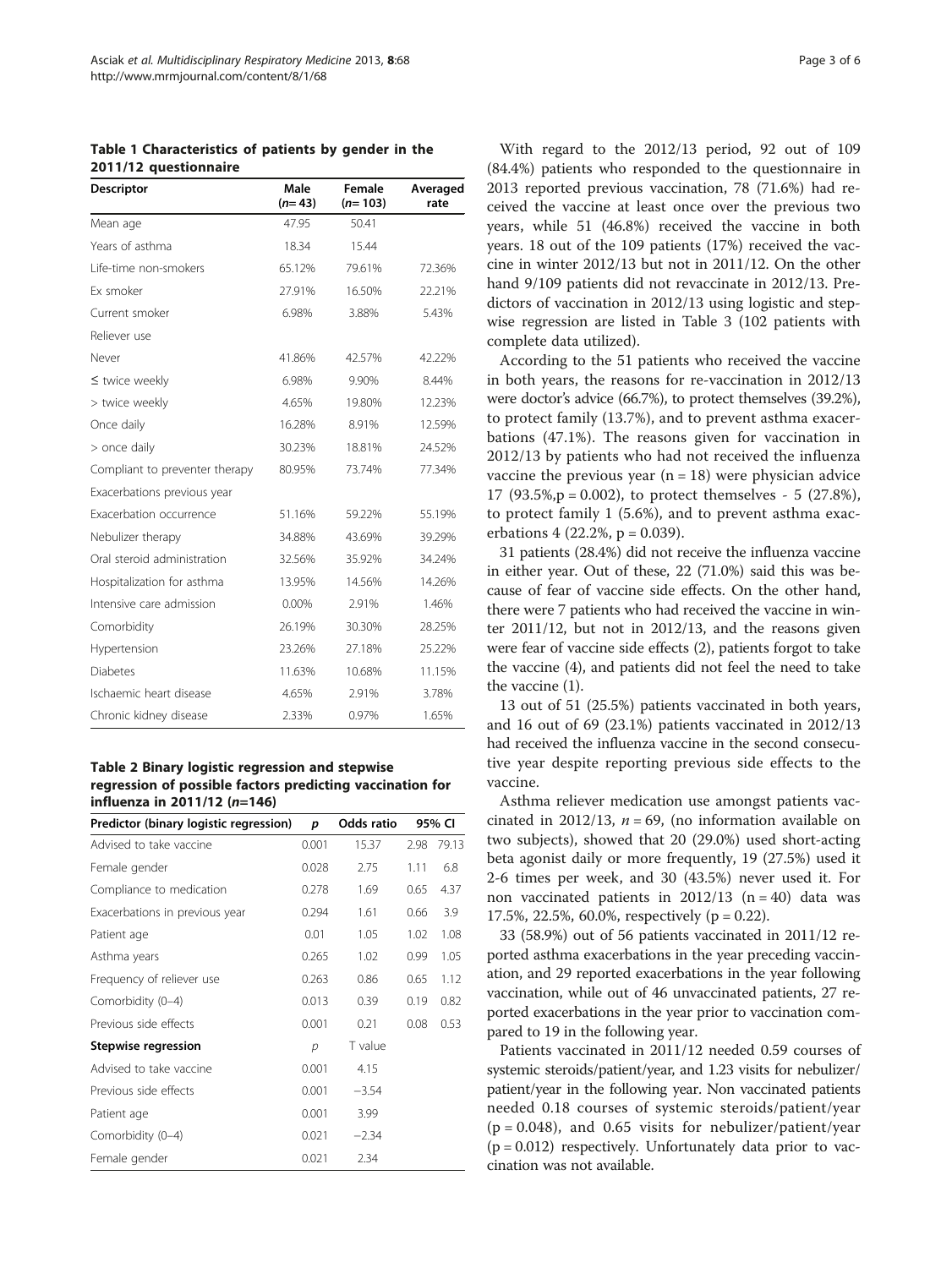<span id="page-3-0"></span>

# Discussion

This study showed that despite the recommendation for influenza vaccination in asthma guidelines, just under half of the patients with asthma failed to take the influenza vaccine. The decision whether to take it or not is influenced by several factors including trust or mistrust in modern medicine, perceived side-effects from prior vaccination, perceived risk associated with influenza [\[5](#page-5-0)], and concern that vaccination may induce exacerbations of asthma. A randomized controlled trial (RCT) involving 2,032 adults with asthma [[6](#page-5-0)], and a large multicentre cohort study [[7](#page-5-0)] concluded that influenza vaccination in asthma is safe.

In our study, the reported influenza vaccination rate of 57.8% was encouraging when compared to the 39.9% for adult asthmatic patients in 2006-2007 in the USA [\[8](#page-5-0)], and 40% vaccination rate in asthma patients in 2003 in a single urban British general practice in Exeter [\[9](#page-5-0)].

This study was carried out on patients attending a hospital asthma clinic; therefore patients were likely to suffer from more severe asthma compared to patients treated in primary care. In fact, 55.19% reported exacerbations in the previous year, and 77.34% reported to be prescribed and to be compliant with preventer medication.

The power of this study was insufficient to gauge the impact of vaccination as there was an insignificant difference in exacerbation rates before and after vaccination for individual vaccinated patients. However, there was a significantly higher asthma exacerbation rate in vaccinated patients when compared to unvaccinated patients. Though not reaching statistical significance, non-vaccinated patients seemed to use more short-acting reliever medication. This could reflect the possibility that patients with more severe symptoms are more likely to vaccinate against influenza. On the contrary, it is also possible that those patients with less severe or more intermittent asthma are less likely to

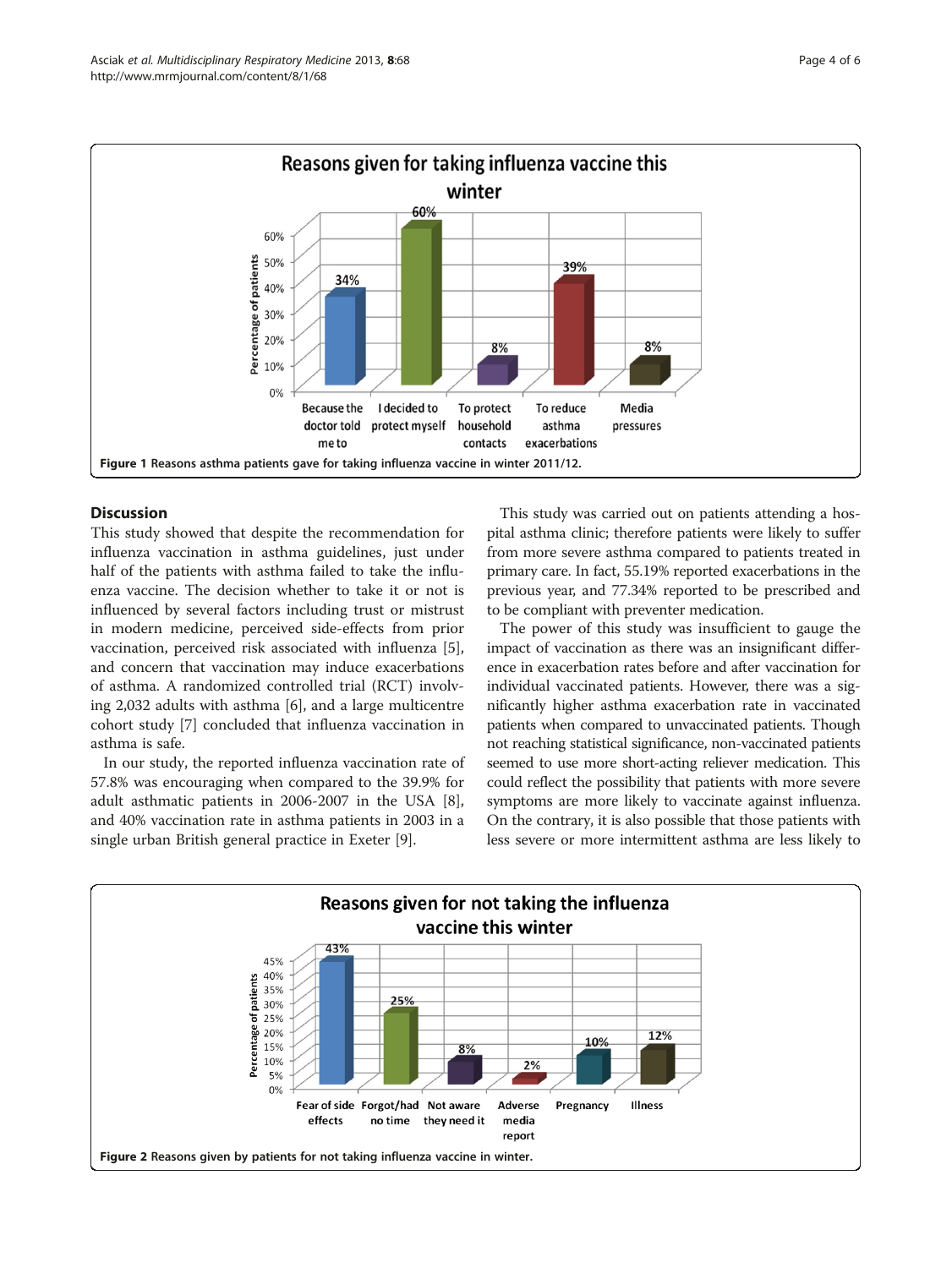<span id="page-4-0"></span>Table 3 Odds ratio for predictors of vaccination in 2012/13  $(n = 102)$ 

| <b>Binary logistic regression</b> | p     | <b>Odds ratio</b> |      | 95% CI |  |
|-----------------------------------|-------|-------------------|------|--------|--|
| Compliance to medication          | 0.001 | 9.52              | 2.42 | 37.5   |  |
| Exacerbation in last year         | 0.018 | 4.8               | 1.31 | 17.6   |  |
| Female gender                     | 0.026 | 4.19              | 1.19 | 14.77  |  |
| Advised to vaccinate              | 0.124 | 3.22              | 0.72 | 14.31  |  |
| Frequency of reliever use         | 0.125 | 1.35              | 0.92 | 1.97   |  |
| Age                               | 0.017 | 1.05              | 1.01 | 1.09   |  |
| Number of years asthma            | 0.232 | 0.98              | 0.94 | 1.02   |  |
| Comorbidity (0-4)                 | 0.575 | 0.66              | 0.16 | 2.81   |  |
| Previous side effects             | 0.001 | 0.08              | 0.02 | 0.3    |  |
| Stepwise regression               | р     | T Value           |      |        |  |
| Compliance to medication          | 0.001 | 3.4               |      |        |  |
| Previous side effects             | 0.001 | $-4.14$           |      |        |  |
| Exacerbation past year            | 0.011 | 2.6               |      |        |  |
| Age                               | 0.021 | 2.34              |      |        |  |
| Female gender                     | 0.022 | 2.33              |      |        |  |

vaccinate. Furthermore, perhaps more reliance on reliever medication reflected a different behavioural attitude which was not otherwise assessed in this study.

Unvaccinated patients reported a lower number of exacerbations in the second year. This was probably the result of new attendants to the asthma clinic who besides being offered vaccination could have their asthma better controlled with medication. While this reason is speculative, this explanation is supported by the emergence of compliance to medication and the occurrence of previous exacerbations as a predictor for vaccination after one year of attendance to the asthma clinic.

Using binary logistic regression in the first questionnaire, advice to the patient, and patient gender were the best predictors of vaccination, while presence of comorbidities and having experienced previous vaccine side effects were the negative predictors.

The effect of gender on vaccination rates in the general population varies significantly between countries [[10\]](#page-5-0), and in July 2010 a publication by the World Health Organization in entitled 'Sex, gender and influenza' states that the severity of asthma tends to be worse in women than in men, and women are more likely than men to be caregivers. Because of this, it is possible that women could be more aware of influenza risk and the necessity to vaccinate themselves.

Other factors have been shown to affect influenza vaccination in asthma, including increased vaccination rates with age [\[11](#page-5-0)]. In this study while the mean age of vaccinated patients was higher than in non-vaccinated patients, logistic regression failed to show it as a predictor, while stepwise regression re-instated it. This may have occurred because the stepwise regression model used only 5 statistically

significant predictors out of the 9 predictors evaluated, removing the possible confounders of age. Logistic regression had evaluated all the 9 predictors.

In the first questionnaire, receiving advice to vaccinate heavily predicted influenza vaccination, but this effect was greatly decreased in the second questionnaire as probably many patients with a mindset not to vaccinate had also received advice during the first questionnaire, thus leveling off the difference between vaccinated and non vaccinated individuals. However, one year after attendance to the asthma clinic the second questionnaire produced two new predictors, namely: compliance to medication and occurrence of previous exacerbations. This indicates that overall, patients at the asthma clinic were not only advised to receive the influenza vaccine, but their asthma treatment was also optimized.

18 patients who were vaccinated in 2012/13 and not in 2011/12 nearly unanimously stated that advice was crucial in their decision making, especially doctors' advice. Indeed all patients on direct questioning highly rated the impact of physician advice on their decision to vaccinate. Medical literature confirms that physician recommendations and education about influenza vaccine availability, effectiveness, and adverse effects [\[12\]](#page-5-0) were other factors which were found to influence parents to vaccinate their asthmatic children.

Both logistic regression and stepwise regression showed that the most consistent negative predictor was the occurrence of past side effects to the influenza vaccine. This was confirmed as the main reason for not vaccinating by the patients' responses to direct questioning. Notwithstanding this, a significant proportion of patients do actually vaccinate despite having experienced previous vaccine side effects. This may reflect that side effects are often minor when compared to the fear of major attacks of acute asthma. This reason is supported by the fact there was a greater likelihood for severely affected patients to vaccinate.

Public Health vaccination campaigns tend to target mainly the elderly population, who are more likely to suffer from comorbidities. However in this study despite the fact that 28% of patients had comorbidities, logistic and stepwise regression gave a negative predictive value. The study cannot offer an explanation for this result, except that this may be a possible reason for an increased fear of side effects of vaccination.

The main limitations of the study were that information on whether the patient had been vaccinated or not during the previous 12 months was obtained by self-report. The statistical power was too low to give an indication of the potential benefit of vaccination on the control of asthma symptoms. Furthermore, the hospital environment might have influenced respondents to praise the effect of medical advice and perhaps overestimate their compliance to medication.